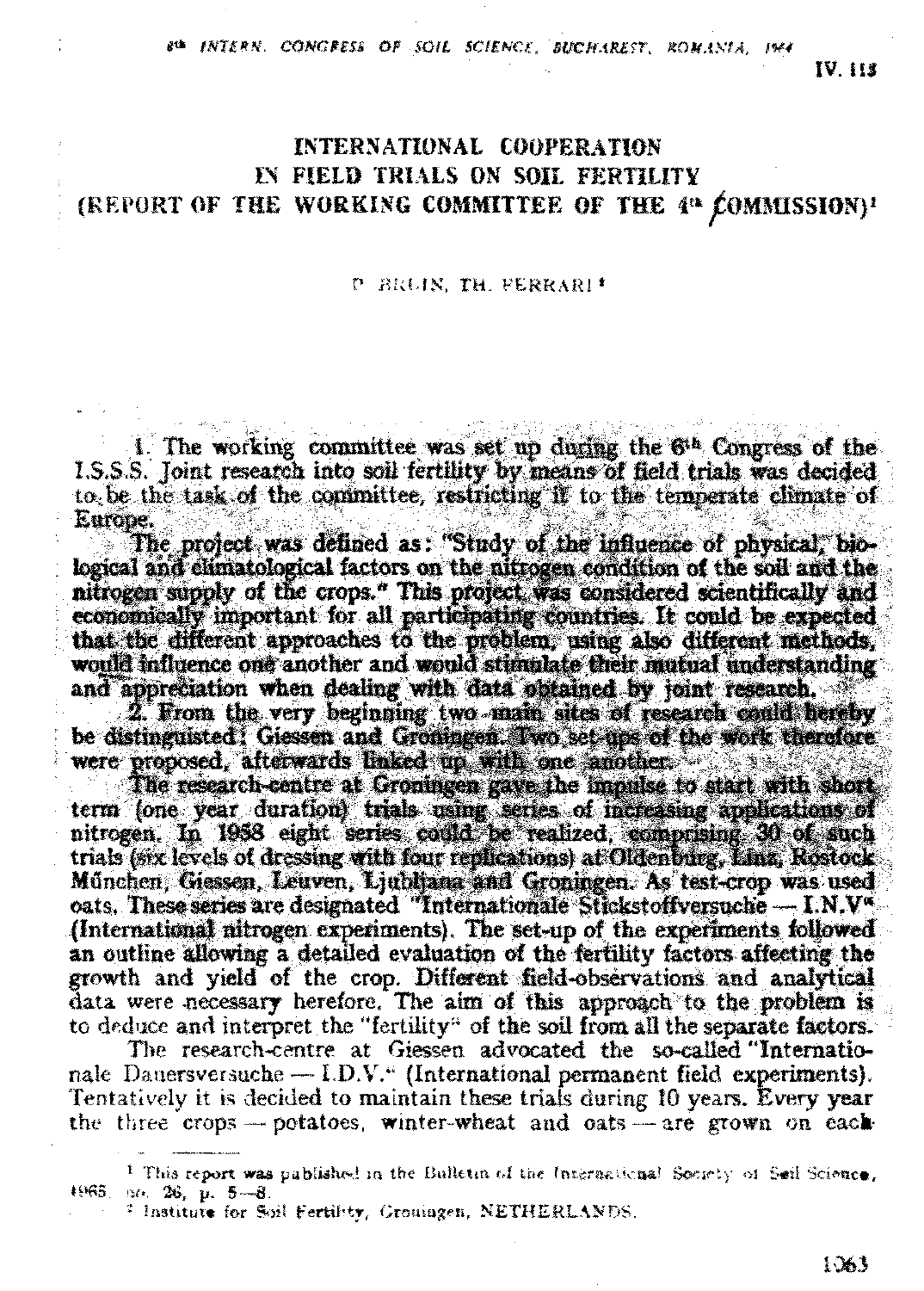plot, comprising a rigid rotation. The fertilization levels are  $N_aK_aP_a$ ,  $N_1K_1P_a$  $N_{2}K_{1}P_{2}$  and  $N_{2}K_{3}P_{3}$ ; this means that not a single factor is changed but the whole fertilization level. These permanent field-trials are started by the research-institutes at Oldenburg, München, Giessen (2), Dühnen, Braunschweig-Völkenrode, Stuttgart, Thyrow-Berlin, Leipzig I, Leipzig II, Rostock, Linz, Wien, Leuven, Versailles, Groningen, Liebefeld-Bern, Ljubliana (3) and Zagreb.

The aim of these experiments is the investigation of the complex factors: habitat, fertilization, year (weather) and crop and of the interaction of these factors. The computation of the results is always accompanied by the analysis of variance. In these long-term trials a detailed study of the effect of the growth-factors is possible due to the determination of the many data in soil, crop and climate.

In addition to the above field trials it was decided to perform potexperiments in some of the research centres. Oats is used hereby as test-crop with 6 to 8 levels of nitrogenous fertilization, applied in triplicate. In 1958 for the pot-experiments was used the soil from one of the I.N.-trials, whereas in 1959—1961 the soil was derived from one of the I.D.V.-plots. These experiments were performed at the institutes Oldenburg, Giessen, Rostock, Leipzig I, Linz, Groningen, Versailles and Ljubljana. For all the trials as well for the field as for the pot experiments uniform batches of seed and potatoes were applied, provided with by the institute at Giessen. The necessity hereof was clearly demonstrated by a preliminary investigation in 1957.

3. We are of the opinion that a good co-operation, studying the strictly defined problems, is achieved, as it can be illustrated by the following considerations:

a) The data obtained in the I.N.V.-series are centrally brought together and tabulated. The different cooperating institutes derive herefrom interesting data, using them for their reports and publications. The methods to be used for the compilation of the results, which will be performed by Th. J. Ferrari at Groningen, are chosen by mutual deliberation.

b) The data of the I.D.V.-series are every year sent-in, already neatly tabulated. From 1961 onward all members of the Working Committee are provided with the results of the last year. These "Bericht ther die internationalen Dauerversuche" (Report about the international permanent field experiments) is already issued for the years 1961 and 1962. The description of the soil profiles is performed as far as possible centrally. Soil profiles preserved by lacker are collected. Though the final compilation of the results only will be possible after the complete 10-year period, experience for that task is already gained by deing it now for shorter series of years. For this centralized compilation is responsible E, von Boguslawski at Giessen with his staff.

c). The results of the pot experiments raised the doubt whether the observed differences are brought about by differences in the habitat or in the applied methods, Mutually now the performance of pot experiments is studied at Giessen and Croningen and since 1964 also at Cidenburg. The technical staffs of the different institutes contacted one another regularly.

1064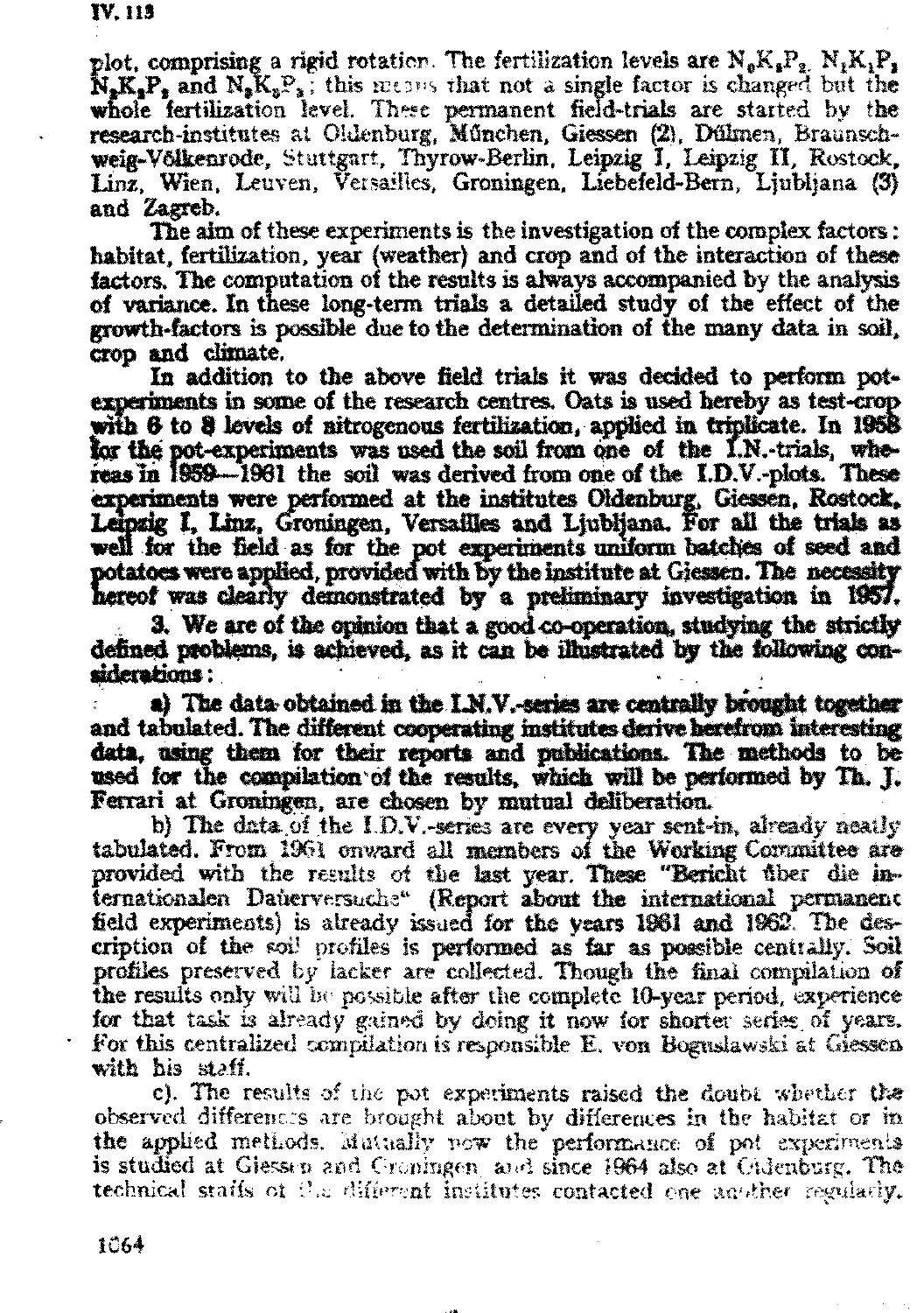The way of watering the pots proved to be very important. The result of this effort is an in detail defined procedure for pot experiments. This guaranties a better possibility to compare series of pot experiments performed by institutes in different countries.

d) Modern tabulation and computation equipment was provided by the "Österreichische Stickstoffwerke" (Austrian nitrogen industries) at Linz. and by the university at Giessen.

e) Much additional research had to be done with sols, crops and seed from the participating institutes..

f) The performance of the experiments and the obtained results have successively been discussed during assemblies at Groningen, Giessen, Hamburg, Groningen, Braunschweig-Völkenrode, Linz, Bern and München.

g) The different methods of soil fertility research mutually influenced one another. On the one side it was recognized that a detailed study of the separate factors, applying the adequate techniques, is necessary, but the significance of the whole complexes of factors, characterizing the fer of the different habitats, is also realized. Take for instance the conc "Bodenzahl", generally used in Germany. It was evaluated for all the experimental plots. The value of the soil profiles of the I. D.-trials was also estimated, especially by G. Schmidt at München, E. Brauer at Giessen and H. Schiller at Linz. The visual evaluation of the structure of the soil, developed in Groningen, must also be mentioned in this connection. This also was done on all plots used for this research.

There is gradually growing a desire to recognize and formulate the laws which determine the reactions of the crop upon fertilization, hereby following the principles laid down by Mitscherlich.

h). The schemes of the I. N.-and the I.D.-trials are already followed in some countries.

4. The additional investigations performed with the soil, crop and seed, used for the experiments, and also with the experimental plots can be specified as follows:

a) The methods for the détermination of pH, P, K and Mg used in the laboratories at Leuven, Linz, Oldenburg, Rostock and Oosterbeek (the Netherlands) were compared.

b) The seed, harvested on the different I.D.V.-plots, is used for the study of the influence of the origin on the developing crop.

c) The biological quality of the seed obtained on the I.D.-experiments will be studied.

d) The determination of the digestibility of the straw is initiated.

e) The baking quality of the wheat of different origin is compared.

f) On the experimental plots the  $pH(H<sub>3</sub>O)$ -values are periodically determined since it is presumed that the pH reflects the changes in the fertility of the soil brought about by variations in the weather.

5. The obtained data are worked up and interpreted in different directions and for different purposes-:

a) The centralized analysis of the data of the I.N.-trials by Th. Ferrari can be described as follows: he analyses the different aspects with the aim